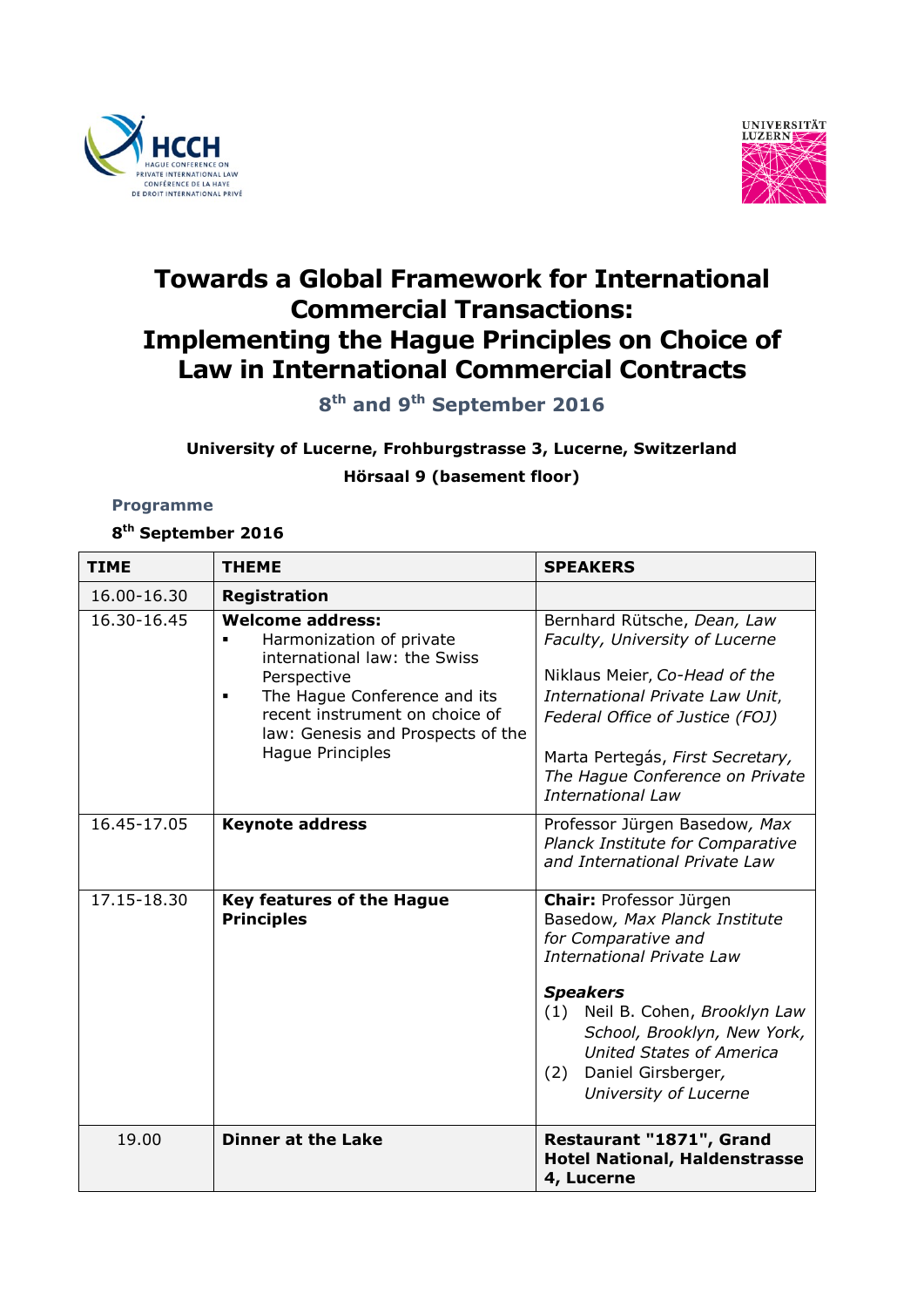#### **9 th September 2016**

| <b>TIME</b> | <b>THEME</b>                                                                                                                                                                                                                                                                                                                                                                                   | <b>SPEAKERS</b>                                                                                                                                                                                                                                                                                                                                                     |
|-------------|------------------------------------------------------------------------------------------------------------------------------------------------------------------------------------------------------------------------------------------------------------------------------------------------------------------------------------------------------------------------------------------------|---------------------------------------------------------------------------------------------------------------------------------------------------------------------------------------------------------------------------------------------------------------------------------------------------------------------------------------------------------------------|
| 09.30-10.30 | Determining parties' agreement as<br>to the applicable law:<br>Determining whether the contract<br>provisions or circumstances<br>reveal parties' choice of law<br>(Article 4)<br>Whether the proposed solution to<br>п<br>the battle of forms issue will<br>harmonize different approaches<br>in various jurisdictions and<br>increase certainty in international<br>commercial transactions? | Chair: Daniel Girsberger,<br>University of Lucerne<br><b>Speakers</b><br>(1) Lauro Da Gama e Souza Jr,<br>Associate Professor,<br>Pontifical Catholic University<br>of Rio de Janeiro, Brazil,<br>practitioner<br>Thomas Kadner Graziano,<br>(2)<br>University of Geneva                                                                                            |
| 10.30-11.30 | <b>Exercising the autonomy to</b><br>choose "rules of law": Benefits<br>and Limitations<br>Requirements for "rules of law"<br>Interaction between the Hague<br>Principles and Rome I Regulation<br>Gap-filling: Using a combination<br>of non-state law and state law as<br>applicable law                                                                                                     | <b>Chair:</b> Andreas Furrer,<br>University of Lucerne<br><b>Speakers</b><br>Geneviève Saumier,<br>(1)<br>Professor of Law, McGill<br>University<br>Peter Mankowski, University<br>(2)<br>of Hamburg                                                                                                                                                                |
| 11.30-12.30 | To what extent should party<br>autonomy be limited by overriding<br>mandatory provisions and public<br>policy exceptions?<br>Limitations of party autonomy<br>under the Hague Principles                                                                                                                                                                                                       | Chair: Lauro Da Gama e<br>Souza Jr, Associate Professor,<br>Pontifical Catholic University of<br>Rio de Janeiro, Brazil,<br>practitioner<br><b>Speakers</b><br>(1) Andrew Dickinson, Fellow of<br>St. Catherine's College and<br>Professor of Law at the<br>University of Oxford, United<br>Kingdom<br>Linda Silberman, New York<br>(2)<br>University School of Law |
| 12.30-14.00 | Lunch                                                                                                                                                                                                                                                                                                                                                                                          |                                                                                                                                                                                                                                                                                                                                                                     |
| 14.00-15.15 | <b>Envisioning the future of the</b><br><b>Hague Principles and its impact on</b><br>international commercial<br>transactions:<br>The possible influence of the<br>Hague Principles on international<br>commercial arbitration<br>The interaction between the Hague<br>п<br>Principles and the work of<br>UNCITRAL and ICC                                                                     | Chair: Niklaus Meier, Co-Head of<br>the International Private Law<br>Unit, Federal Office of Justice<br>(FOJ)<br><b>Speakers</b><br>(1)<br>Renaud Sorieul, Secretary<br>of UNCITRAL<br>(2)<br>Franco Ferrari, New York<br>University School of Law<br>Emily O' Connor, Senior<br>(3)<br>Policy Manager, Banking                                                     |